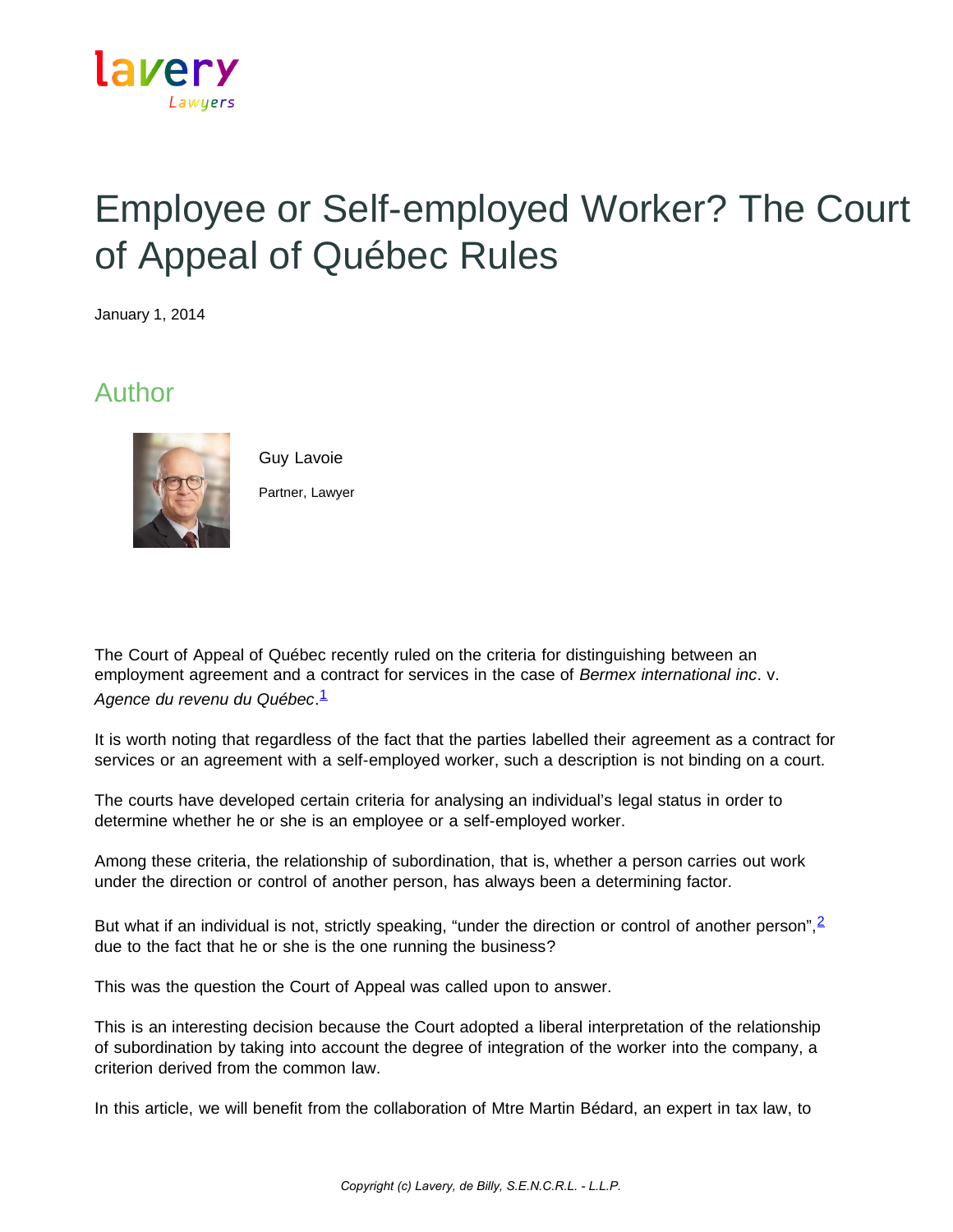provide a brief overview of the tax implications which may arise from erroneously labelling the relationship between the parties.

#### **THE FACTS**

This article addresses the appeal from a decision of the Court of Québec dismissing the contestation by four companies of notices of assessment issued by the Agence du revenu du Québec (the "Agence"). At the heart of the dispute over whether an actual relationship of subordination existed, and ultimately whether the individual in question was an employee rather than a self-employed worker, was the status of the principal director and officer of the appellant companies.

The appellants, Bermex International ("Bermex), Finition Chez Soi ("Finition") and Confortec 2000 ("Confortec") carry on business in the furniture industry. These three companies are controlled by Groupe Bermex Inc. ("Groupe") and the voting shares of Groupe are held by Gestion Richard Darveau Inc.

Richard Darveau is a chartered accountant as well as the principal director and officer of the three appellant companies. He describes himself as a business management consultant.

Following a tax assessment of the four companies, the Agence concluded that Mr. Darveau was not a self-employed worker but rather an employee of the companies. Accordingly, the Agence was of the view that the management fees paid to Mr. Darveau were to be considered employment income and as such, they should be included in the companies' payroll.

For the years 2003, 2004 and 2005, the management fees paid to Mr. Darveau were \$800,000, \$900,000 and \$900,000 respectively. For his part, Mr. Darveau declared these amounts as business income on his personal tax returns.

#### **THE LOWER COURTS**

Bermex, Finition, Confortec, and Groupe unsuccessfully contested the notices of assessment issued by the Agence.The assessments were upheld.

The Court of Québec also dismissed the appeal of the assessments filed by the companies. It concluded that the assessments were presumed to be valid $3$  and that the appellants had the burden of [translation] "demolishing" $4$  this presumption, something they failed to do.

Below is a non-exhaustive list of the facts arising out of the judgment of the Court of Québec:

There was no written agreement between Mr. Darveau and the companies regarding his work as a consultant; The services rendered take up approximately 85% of the time worked by Mr. Darveau;

- Mr. Darveau acts as a consultant for practical, daily and short-term needs;
- He attends the annual conventions in the industry as President and CEO of the Groupe;
- Mr. Darveau has the authority to give discounts to clients;
- He works mainly from an office on Bermex's premises;
- The companies provide Mr. Darveau with secretarial, reception, photocopy, and equipment services, including paper supplies, forms, catalogues, brochures, and stationery;
- His travel expenses and meals are reimbursed;
- The companies assume the consequences of any management errors committed by Mr. Darveau;
- The services rendered by Mr. Darveau appear to be uniform, without any particular nuance related to the nature of each individual company's activities;
- The amount of the fees are uniform from one month to another and are sometimes billed in advance without any
- later adjustment being made on the basis of the time actually worked;  $5$
- Mr. Darveau provided no financial statement in relation with these services.

Therefore, the judge concluded that a number of elements entered into evidence and already accepted by the case law weighed heavily against the existence of a contract for services, particularly in light of the high degree of integration of Mr. Darveau into the activities of the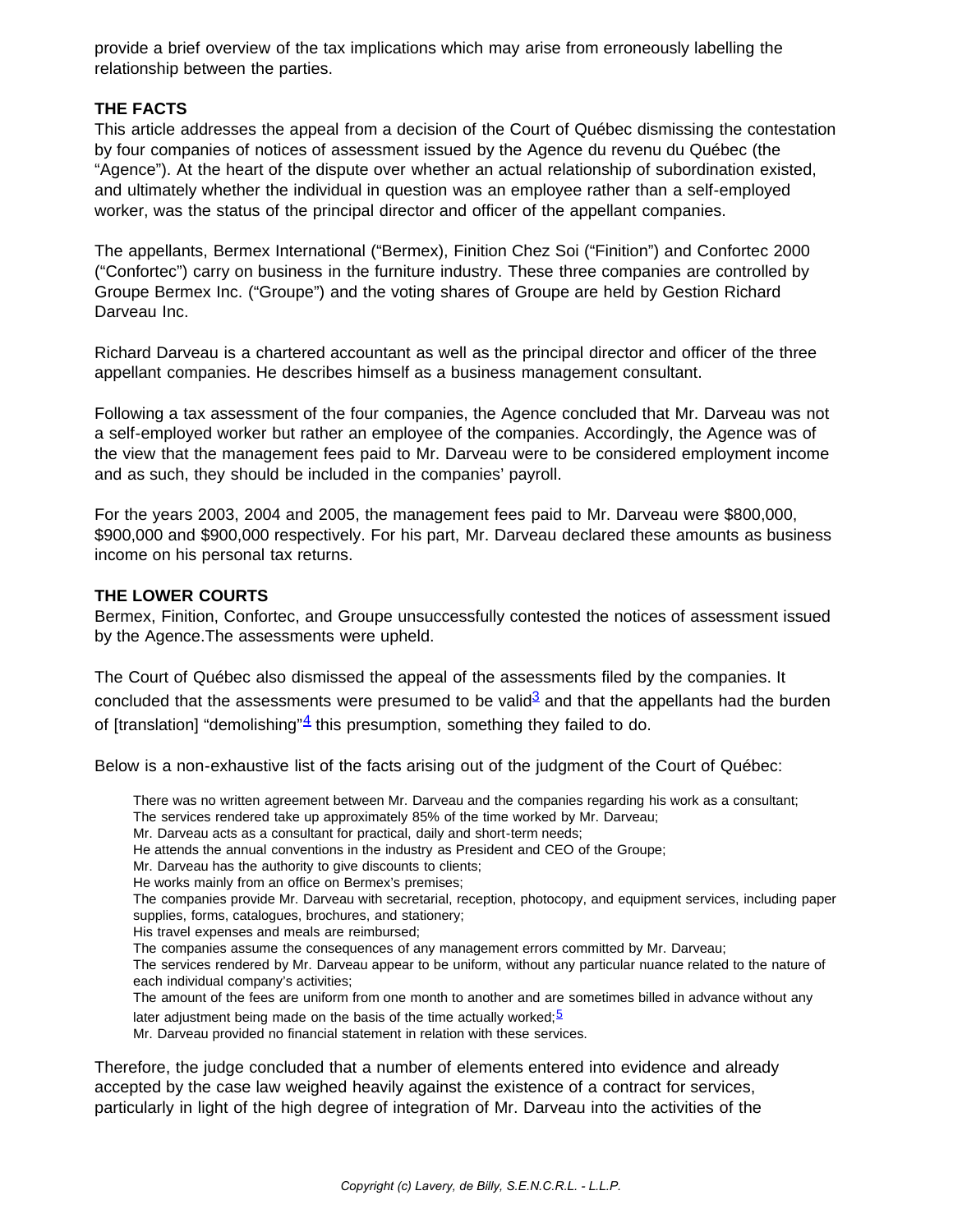companies.

# **THE APPELLANTS' ASSERTIONS**

The appellants raised a number of grounds for appeal.

First, they argued that the trial judge erred in dismissing an objection made against the admission into evidence of the questionnaire completed by the auditor. The form contained answers given by Mr. Guy Bouillé, the company's controller, in the presence of Mr. Darveau.

The second ground for appeal was based on the presumed validity of the notices of assessment and the burden of proof on the person or entity who wishes to challenge them. The appellants maintained that they had satisfied their burden and had rebutted the presumption of validity of the disputed notices of assessment.

The appellant also argued that the intent of the parties should have been taken into consideration in determining the nature of the contract binding them. They took the position that Mr. Darveau had multiple titles, including employee, president and CEO and self-employed worker within the Groupe, but that in reality, he was simply a self-employed worker providing services to the related companies.

Finally, the appellant asserted that the judge erred by failing to address the issue of the lack of a relationship of subordination between the appellants and Mr. Darveau. In their view, in the absence of such a relationship, [translation] "the analysis should not be pushed further".  $6$  More specifically, they were of the view that, to the extent that the companies are entirely controlled by Mr. Darveau, it would be difficult to conclude that there was a relationship of subordination between the appellants and their so-called employee.

Finally, the appellants faulted the judge for importing the common law criterion of integration into Quebec law in order to determine whether an employment relationship existed between the parties.

# **THE DECISION OF THE COURT OF APPEAL**

#### **a. The Admissibility of the Questionnaire :**

At the outset, the Court of Appeal dismissed the appellants' argument regarding the inadmissibility of the questionnaire completed by the Agence's auditor. According to the Court of Appeal, the trial judge was right to admit the answers provided by Mr. Bouillé and set down in writing in the form into evidence. They were verbal declarations of which the auditor had personal knowledge and, as such, they were admissible into evidence.

Furthermore, the Court was of the opinion that the trial judge was in a better position to evaluate the reliability of Mr. Darveau's statements. Having concluded that they were sufficiently reliable, the Court saw no reason to intervene in this respect.

#### **b. The Presumption of Validity of the Notices of Assessment:**

Again, the Court of Appeal upheld the position of the trial judge, concluding that he applied the correct test by holding that the appellants were required to [translation] "demolish" the presumption of validity with prima facie evidence demonstrating in what way the facts on which the assessment was based were incorrect.

Furthermore, with respect to Mr. Darveau's testimony, the Court noted that the assessment of a witness' credibility is a matter for the trial judge.<sup> $7$ </sup>

#### **c. The Intent of the Parties:**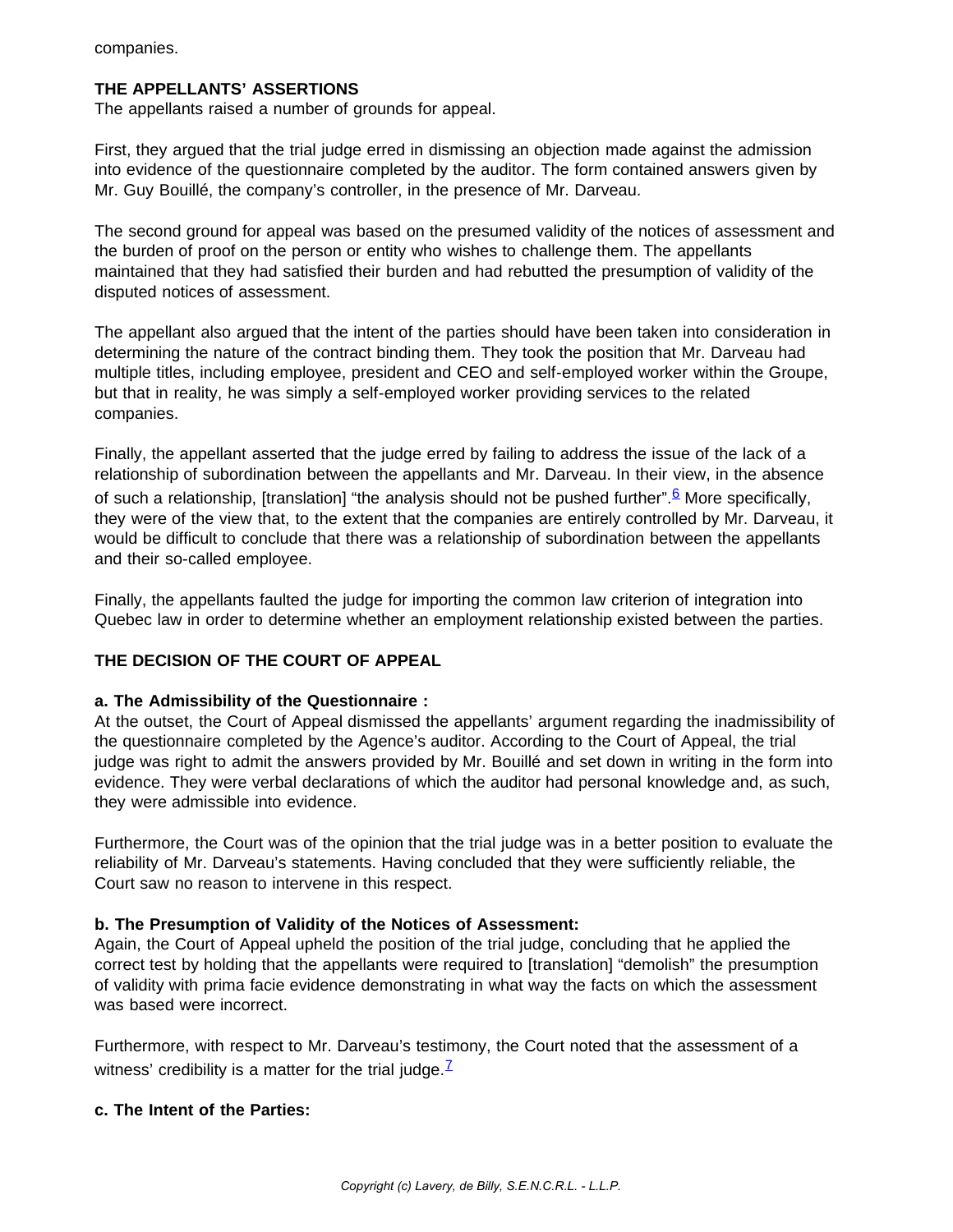As did the trial judge, the Court of Appeal concluded that the intent of the parties to enter into a contract for services was not clear from the evidence presented in the case.

# **d. The Integration Criterion:**

The appellants argued that the fundamental criterion distinguishing an employment contract from a contract for services is the relationship of subordination and that, on the contrary, the evidence failed to reveal the existence of such a relationship.

The trial judge concluded that a high degree of integration of the worker into the activities of the client could indicate the presence of a relationship of subordination with the company. According to this analysis, a high degree of integration points toward a relationship of subordination:<sup>[8](https://www.lavery.ca/en/publications/our-publications/1734-employee-or-self-employed-worker-the-court-of-appeal-of-quebec-rules.html#08)</sup>

# [Translation]

"By allusion, the judge considers relevant the fact that a person performs work which is an integral part of the purpose of the corporation. The relationship of subordination may therefore translate into a high degree of integration of the worker into the activities of the client; this would point toward a relationship of subordination".

After discussing the position of two Quebec labour law authors and a decision of the Federal Court of Appeal, the Court of Appeal approved of the use of the criterion of the worker's integration into the company in order to determine the existence of a legal relationship of subordination. The Court therefore confirmed that there exists no contradiction on this subject between the civil law and the common law.<sup>[9](https://www.lavery.ca/en/publications/our-publications/1734-employee-or-self-employed-worker-the-court-of-appeal-of-quebec-rules.html#09)</sup>

The fact that Mr. Darveau is a shareholder of the appellant corporations allowed him to enjoy some liberty of action, thus giving the impression that he acts as a self-employed worker. It is not surprising that as an officer, Mr. Darveau manages his own schedule, his work, his remuneration, and that he is not directly under the supervision of another authority. This liberty was not due to the alleged contract for services, but resulted instead from his status as an officer. Accordingly, one would not be prevented from arriving at the conclusion that in the execution of his duties, Mr. Darveau was an employee and not a self-employed worker.

The Court of Appeal specifically insisted on the fact that it is the appellant corporations who assumed any risk of loss and who benefited from the profits: [translation] "Indeed, a company does not assume the errors of an outside consultant".<sup>[10](https://www.lavery.ca/en/publications/our-publications/1734-employee-or-self-employed-worker-the-court-of-appeal-of-quebec-rules.html#10)</sup> Mr. Darveau brought with him no [translation] "expertise which would require the intervention of an external person in a field that that person knows better than any other, as he acknowledges, he dealt only with the daily problems of his companies.<sup>[11](https://www.lavery.ca/en/publications/our-publications/1734-employee-or-self-employed-worker-the-court-of-appeal-of-quebec-rules.html#11)</sup>

The Court added that to accept the appellants' theory would result in the absurd consequence that no relationship of subordination can exist between a person who controls a company and the company itself and that any agreement between the officer and the company he or she controls could not constitute an employment agreement.

The appeal was therefore dismissed.

# **TAX ASPECTS**

The Court of Appeal of Québec therefore follows a jurisprudential trend which originated from the Tax Court of Canada and the Federal Court of Appeal over the last few years. The courts allowed for the integration of the common law criteria $^{12}$  $^{12}$  $^{12}$  into the wider analysis of the Quebec control test.  $^{13}$  $^{13}$  $^{13}$ As a result, it is permissible to take into account the criteria of control, ownership of tools, expectation of profits and risk of losses as well as the integration into the company when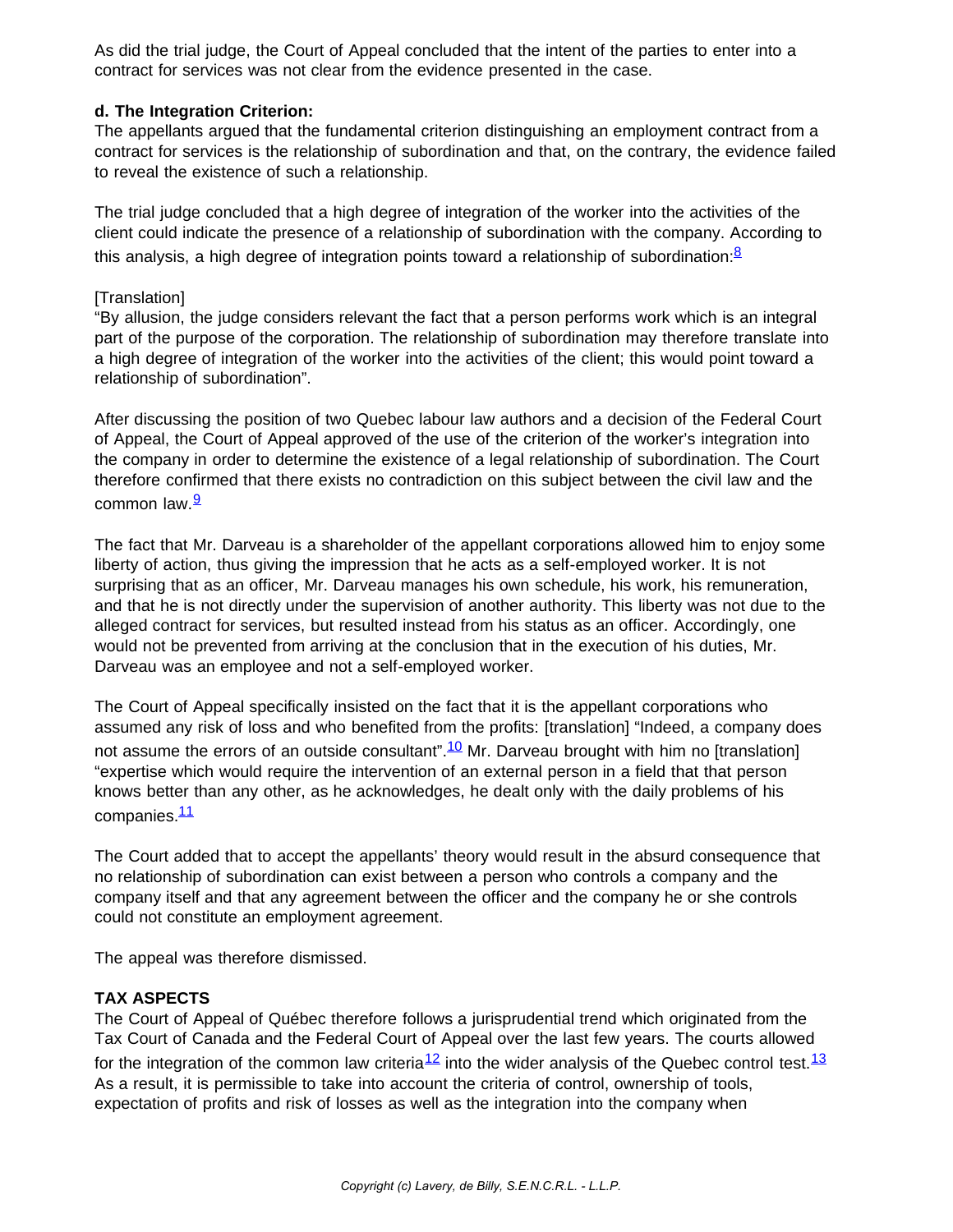determining a person's status as a self-employed worker as opposed as that of an employee.

Such a determination has significant consequences on tax treatment, both for the client and the worker.

An employer is required to withhold provincial and federal income tax from the wages of its employees and remit the amounts deducted within regulatory deadlines. The employer is also required to withhold employee contributions to the Canada Pension Plan (CPP), Employment Insurance (EI), the Quebec Pension Plan (QPP) and the Quebec parental insurance plan (QPIP) from the employee's wages.

Finally, the employer must pay employer contributions, which are generally based upon its total payroll. Employer contributions include those to the CPP, IE, QPP and QPIP, Health Services Fund, Commission de la santé et de la sécurité du travail, Commission des normes du travail, and the Workforce Skills Development and Recognition Fund.

The employer will generally be responsible for the contributions which are to be withheld from the employee's wages, but not for non-deductible income tax, except in the case of employees who are not Canadian residents.

Furthermore, the employer may be subject to fines for amounts not withheld or for unpaid contributions. At the federal level, the penalty is 10%, which may be increased to 20% in the case of repeated breaches, a breach that has been committed knowingly, or in circumstances amounting to gross negligence. At the provincial level, the penalty is 15%.

Finally, the employer is required to pay interest at the prescribed rate on these amounts (the prescribed rate is currently 6%, both at the federal and provincial levels).

Conversely, in the case of a self-employed worker, the co-contracting client is not required to make such payroll deductions. The self-employed worker alone is responsible for making his or her government remittances in accordance with the requirements of the *Income Tax Act*.

However, if the self-employed worker is not a Canadian resident, payroll deductions must be made by the client. Failure to do so renders the client subject to penalties and interest.

Furthermore, a self-employed worker must generally collect the GST and the QST on the services rendered to the client. A self-employed worker who would have erroneously been determined to be an employee may find himself or herself in default if he or she failed to pay these taxes and may therefore be subject to penalties of 5% on amounts due, plus 1% per month up to a maximum of 10%.

Tax authorities normally have three (3) years to issue a new assessment to a taxpayer. The time period is extended to four (4) years for corporations other than Canadian-controlled private corporations, such as public corporations or corporations controlled by non-residents. However, this period no longer applies where a corporation made a false or erroneous declaration. In such a case, the tax authorities are not subject to any time limit for issuing a new assessment. Such a situation may occur where the determination of the worker's status turned out to be incorrect.

In the event that an employer notices its mistake before the tax authorities intervene, it may remedy its default with respect to missed payroll deductions by making a voluntary disclosure. If the voluntary disclosure is accepted, this should limit the amounts due with respect to what should have been withheld or contributed as well as the applicable interest; the penalties will not then be claimed.